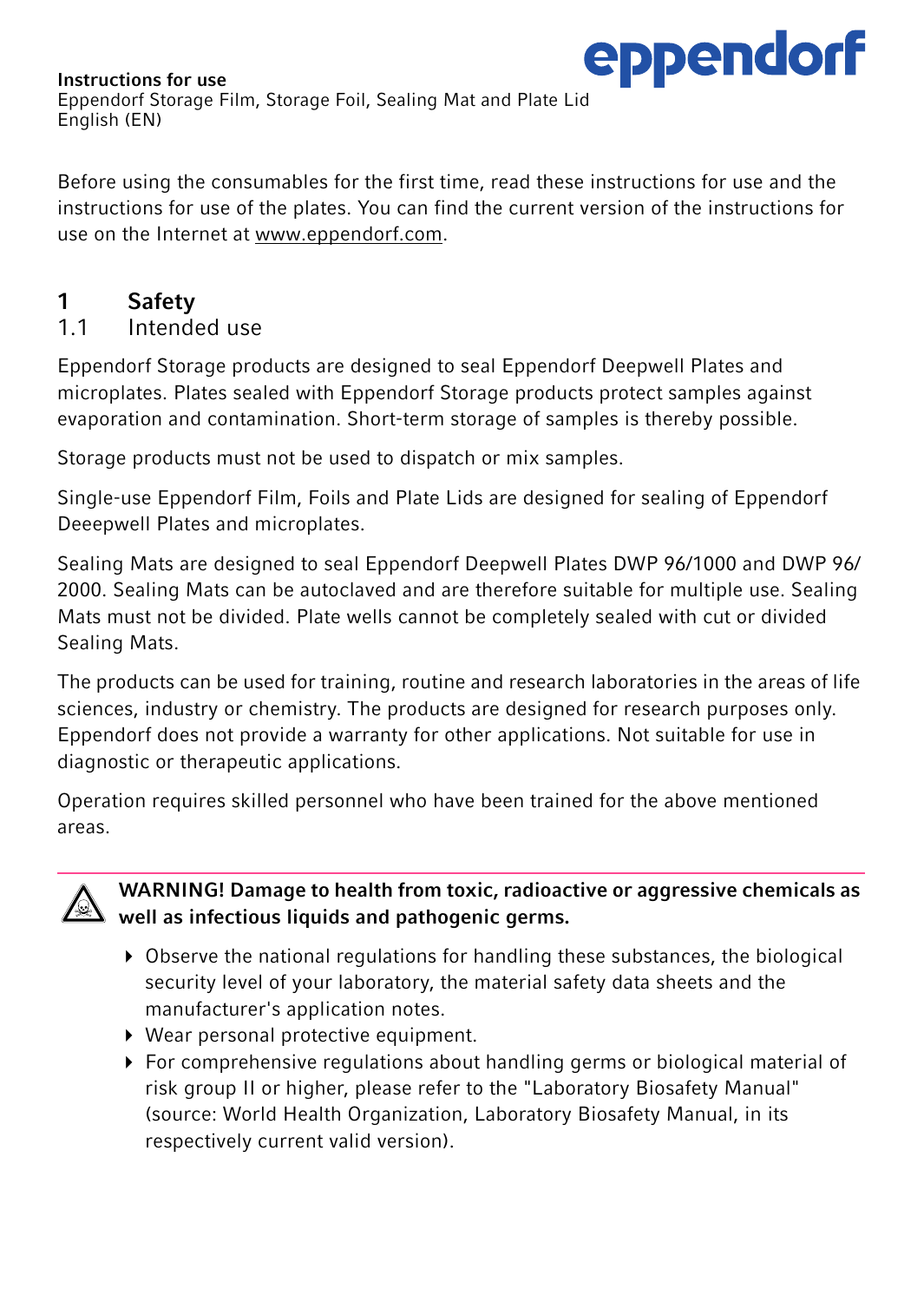<sup>2</sup> Instructions for use Eppendorf Storage Film, Storage Foil, Sealing Mat and Plate Lid English (EN)



#### WARNING! Contamination risk from splashing liquids or escaping substances.

- ▶ Observe the maximum filling volume.
- $\blacktriangleright$  Take appropriate safety measures to prevent the escape of substances in the plates during storage and transportation.
- Always remove the covers carefully.
- Use only undamaged and visibly perfect plates from intact packages.
- Do not use liquid nitrogen in combination with the plates. They could be damaged or the covers could burst open during thawing.



#### WARNING! Risk of contamination

Consumables are only sterile in sealed packaging.

- $\blacktriangleright$  Please check that the packaging is undamaged.
- ▶ Observe the expiry date printed on the packaging.
- ▶ Only open the packaging immediately before use.
- ▶ Only use visually perfect and undamaged items.



#### CAUTION! Contamination risk when disposing of used consumables.

- Dispose of used consumables in accordance with the substances with which they have come into contact.
- ▶ Observe the rules applicable to your lab.



#### NOTICE! Material damage from incorrect use.

- $\triangleright$  Only use the product for its intended purpose as described in the operating manual.
- Ensure adequate material resistance when using chemical substances.
- $\blacktriangleright$  In case of doubt, contact the manufacturer of this product.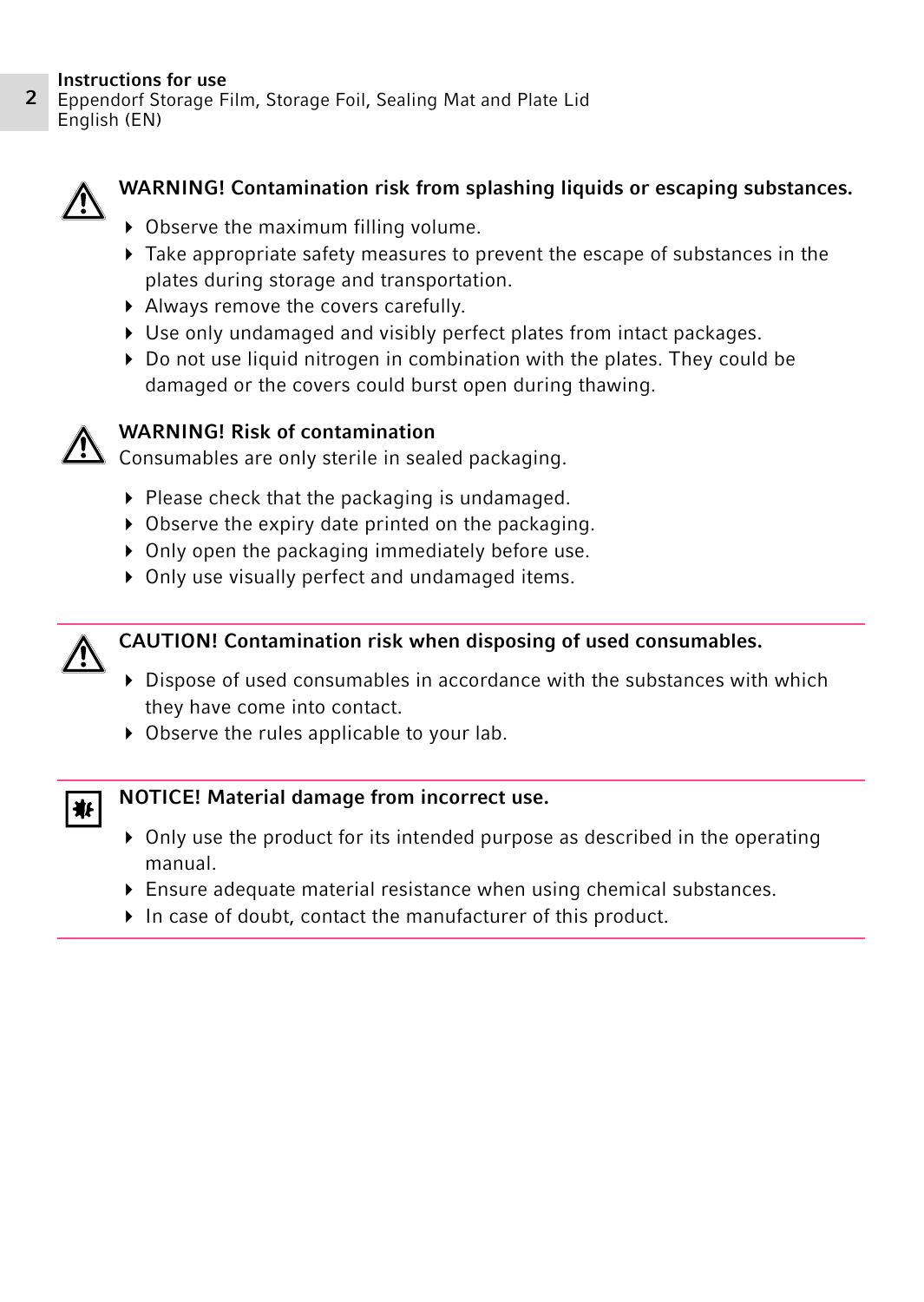# 2 Product description

To protect them from evaporation and contamination, Eppendorf Deepwell and Microplates can be closed with different systems.

#### Storage Film and Foil

Storage Film and Foil adhesive closures close the Eppendorf Deepwell and Microplates in an easy and reliable way. Film products are transparent and protect from accidental penetration. Foil products are made of aluminum and protect light sensitive samples.

For long-term storage, we recommend the use of an Eppendorf Heat Sealing Film.

### Sealing Mat

Sealing Mats are reusable and can be autoclaved. Sealing Mats are suitable for short-term storage.

#### Plate Lid

Plate Lids offer stable and flexible protection of the samples during short-term storage.

# **3 Application**<br>3.1 **Eppendorf E**

3.1 Eppendorf Plate Lid



1. Place the lid on the plate.

3.2 Eppendorf Sealing Mat



1. Position Sealing Mat on one side of the plate and close the individual wells with light pressure, until the entire plate is sealed evenly.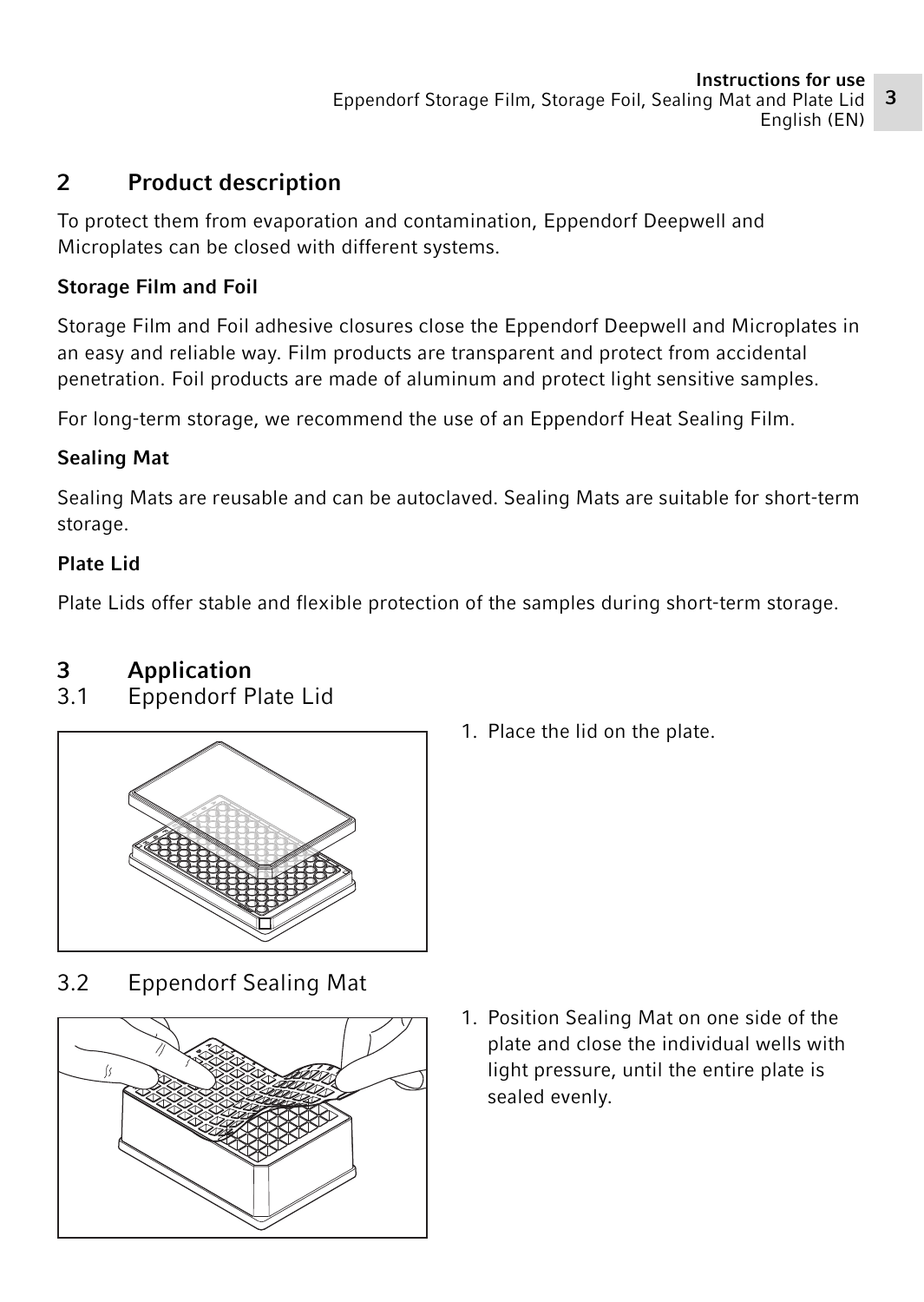- <sup>4</sup> Instructions for use Eppendorf Storage Film, Storage Foil, Sealing Mat and Plate Lid English (EN)
	- 3.3 Eppendorf Storage Film and Storage Foil



- 1. Pull supporting material off the adhesive underside.
- 2. Position Storage Film or Storage Foil on the plate with the adhesive underside.



3. Adhere Storage Film or Storage Foil onto the plate with even pressure using a racket.

# 4 Technical data

| Operational temperature | Storage Film, Storage Foil: -20 °C to +120 °C<br>Plate Lid: -86 °C to +60 °C |
|-------------------------|------------------------------------------------------------------------------|
|                         | Sealing Mat: -86 °C to +120 °C                                               |
| Autoclavability         | Storage Film, Storage Foil: No                                               |
|                         | Plate Lid: No                                                                |
|                         | Sealing Mat: 121 °C, 20 min                                                  |

## 4.1 Material and resistance to chemicals

| Material                | Storage Film: PET                                                                                                                                                |  |
|-------------------------|------------------------------------------------------------------------------------------------------------------------------------------------------------------|--|
|                         | Storage Foil: Aluminum                                                                                                                                           |  |
|                         | Plate Lid: PS                                                                                                                                                    |  |
|                         | Sealing Mat: TPE                                                                                                                                                 |  |
| Resistance to chemicals | Refer to application no. 56: "The best material for original<br>Eppendorf Tubes <sup>®</sup> and plates: properties and chemical<br>resistance of polypropylene" |  |
| Storage before use      | ▶ Protect from direct sunlight and UV light.<br>▶ Store dry at room temperature.                                                                                 |  |